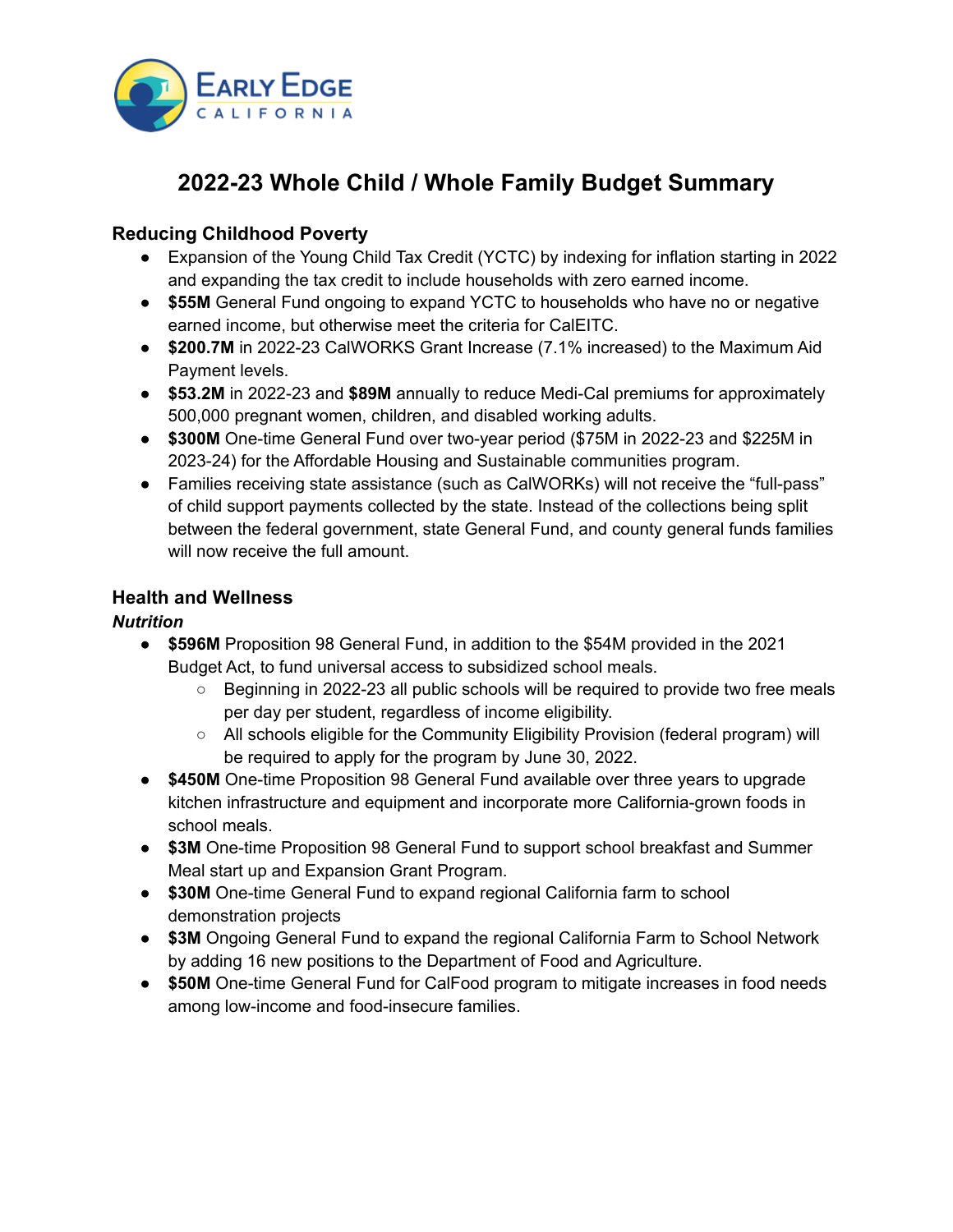## *Medi-Cal for Children, Infants, and Moms*

- **\$400M** for provider payments focused on closing equity gaps for children's preventative care measures, maternity care, depression screenings, and follow up behavioral health emergency visits.
- **\$53M** in 2022-23 and **\$89M** ongoing to reduce Medi-Cal premiums for approximately 500,000 pregnant women, children, and disabled working adults. This affects beneficiaries that have incomes marginally above the threshold for Medi-Cal, requiring them to pay monthly premiums.
- Expands access to reproductive healthcare services.

## *Expansion of Medi-Cal to All Income-Eligible Californians*

- Expands Medi-Cal coverage to all income-eligible Californians beginning on January 1, 2024.
- **\$54M** in 2021-22 Medi-Cal for older adults regardless of immigration status. Effective May 1, 2022.
- Commits to **\$819.3M** in 2023-24 and **\$2.7B** annually at full implementation, including:
	- In-Home Supportive Services (IHSS) costs.
	- Full-scope eligibility to all income-eligible adults aged 26-49 regardless of immigration status.
	- January 1, 2024, Medi-Cal will be available to all income-eligible Californians.

# **Expansion of Home Visiting Services for Children 0-3**

- Supportive services for pregnant and newly parenting families to improve language development, low-birth weight, infant mortality, and immunizations.
- **\$50M** Ongoing General Fund for the Department of Public Health (CDPH) to expand the California Home Visiting Program and the California Black Infant Health Program.
	- $\circ$  Serves approximately 6,000 additional families over five years on top of 3,700 currently served by the Home Visiting Program and 1,650 served by the Black Infant Health Program.
- **\$350M** General Fund investment to recruit, train, and certify new community health workers.

# **Immigration**

# *Unaccompanied Minors and Undocumented Children*

- **\$1M** Ongoing for the California Department of Social Services (CDSS) to provide additional technical support assistance and training to counties in meeting the need for children in foster care and unaccompanied minors to be connected to permanent family.
- **\$360M** General Fund for Disaster Response Emergency Operations Account to Public Health to administer emergency response activities at the border.